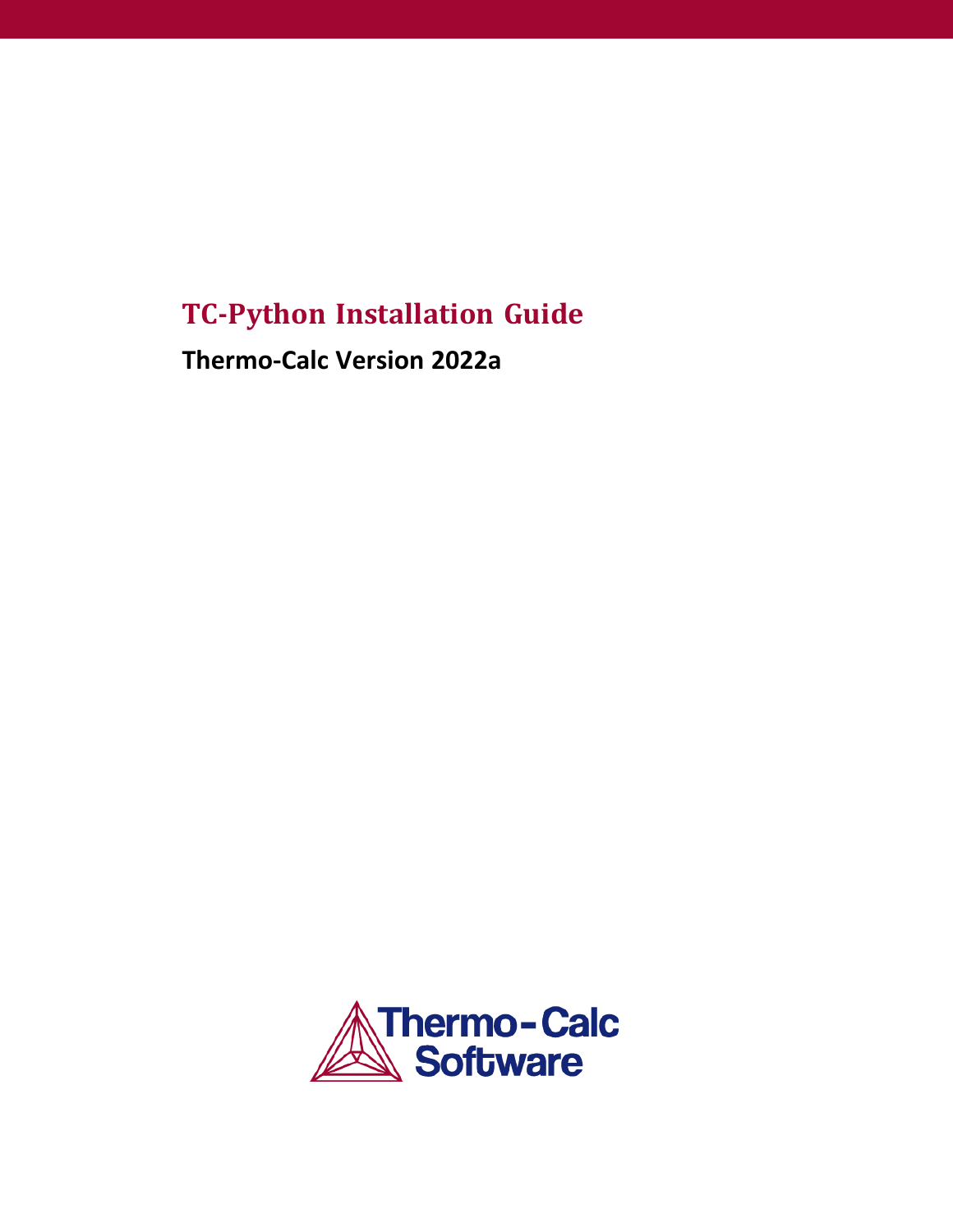# **About the TC-Python Documentation**

The TC-Python help is available on the [Thermo-Calc](https://www2.thermocalc.com/docs/tc-python/latest-version/html/) website where you can also access [additional](https://thermocalc.com/products/software-development-kits/tc-python/) resources. You can alternatively access the locally installed documentation from the **Help** menu in Thermo-Calc.

## **Opening the Locally Installed Documentation**

1. In Thermo-Calc from the menu, select **Help → Manuals Folder**.





·Q·

You can also navigate to the **Manuals** folder outside of Thermo-Calc and based on your operating system installation location.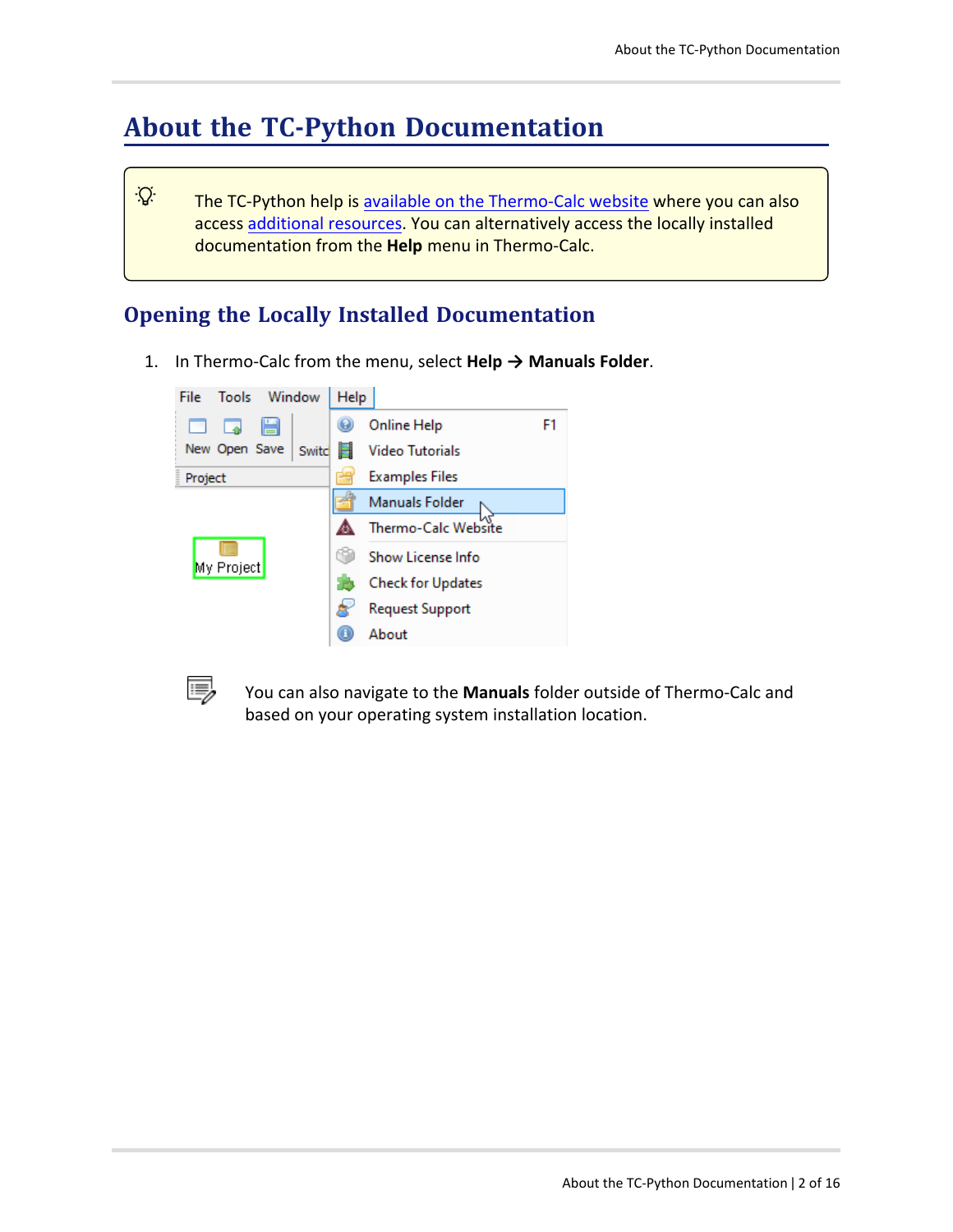2. In the window that opens, double-click to open the **TC-Python** folder.

This PC > Documents > Thermo-Calc > <wersion> > Manuals



- 3. Double-click the **Index** HTML file (or any of the HTML files).
	- best\_practices.html C calculations.html **O** genindex.html  $\nabla$  index.html nstallation.html
- 4. The API reference documentation opens as a searchable HTML file in your local browser.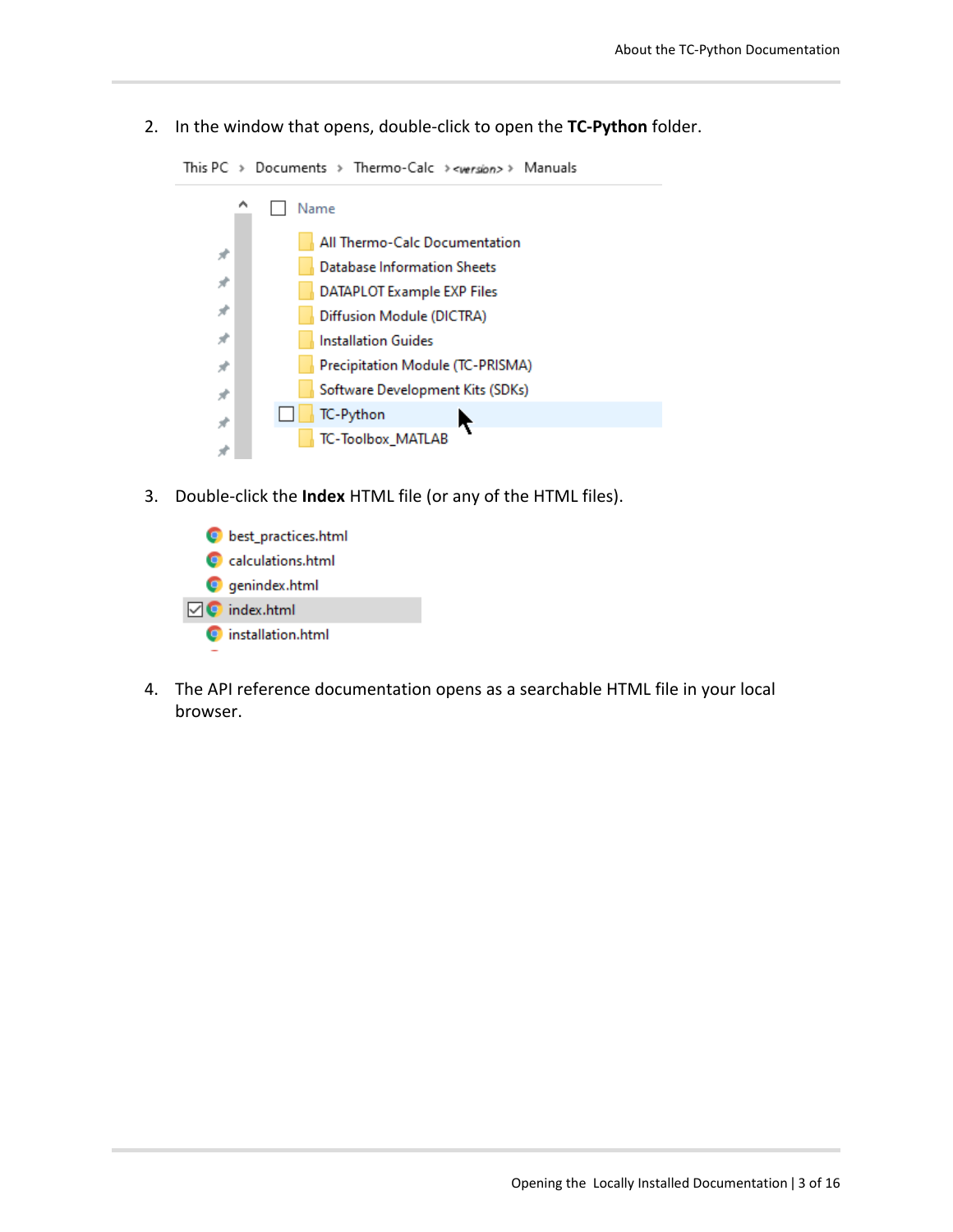# **Which TC-Python Installation Should I Choose?**

A license is required to run TC-Python. Also remember to review the [System](https://thermocalc.com/system-requirements/) [Requirements](https://thermocalc.com/system-requirements/) page on our website.

There are these options to install TC-Python.

₽

See the Videos about [TC-Python](https://thermocalc.com/support/video-tutorials/tc-python/) page for additional learning resources. ГX

#### **Install with the Bundled Python-interpreter**

This is a straightforward installation where TC-Python is preinstalled together with some popular Python packages.

This is the recommended option for new users to TC-Python who may only want to run the examples. The available preinstalled packages (e.g. numpy, scipy, scikit-learn, and matplotlib) can also be sufficient for many advanced users.

"Installing TC-Python with a Bundled [Python-interpreter"](#page-4-0) on the next page.

#### **Install with a Python-interpreter of Your Choice**

This installation requires additional steps and is the recommended option for more advanced use and has full flexibility.

"Installing TC-Python Into a [Python-interpreter](#page-7-0) of Your Choice" on page 8.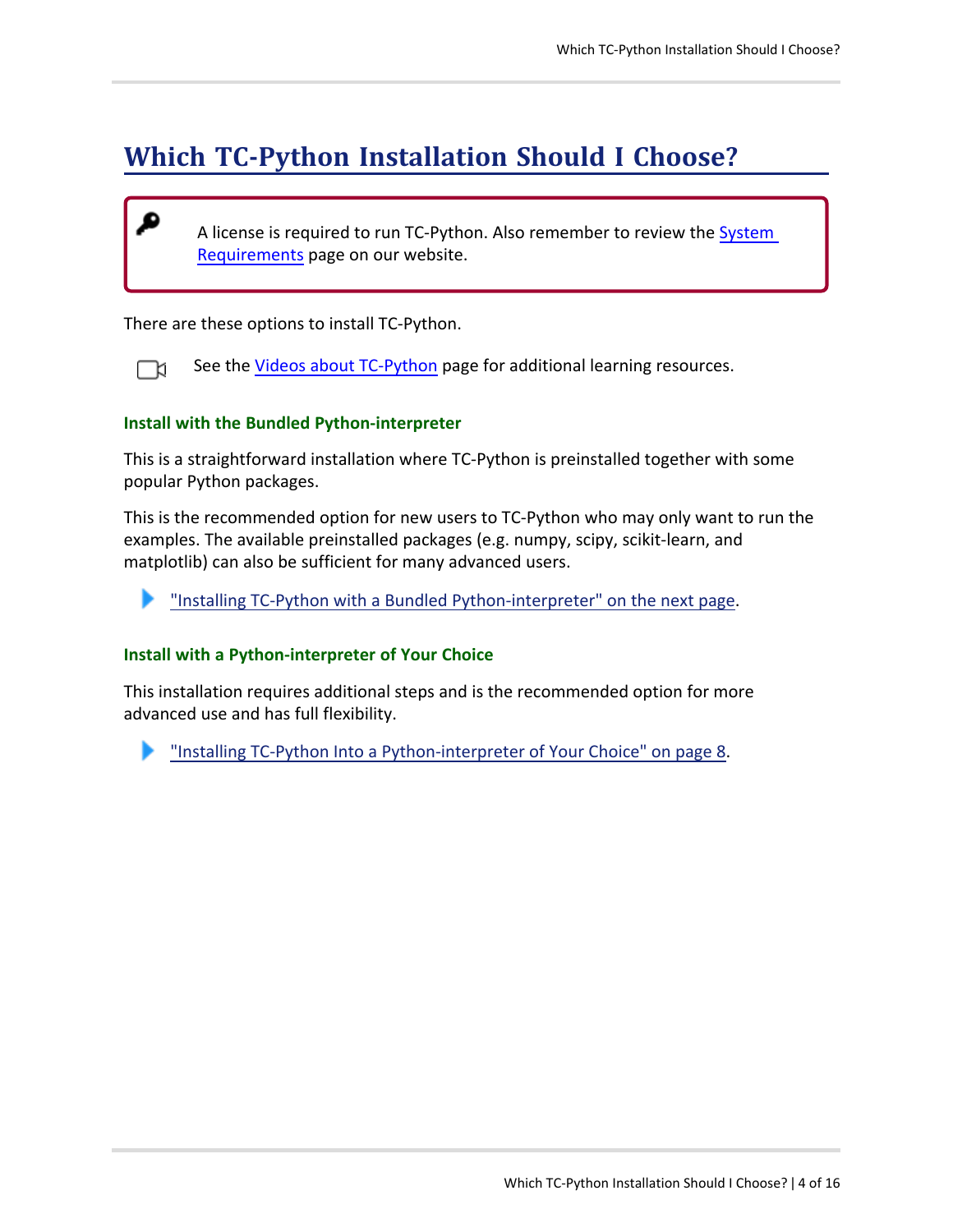# <span id="page-4-0"></span>**Installing TC-Python with a Bundled Pythoninterpreter**

TC-Python can be installed using a Python-interpreter that is bundled to Thermo-Calc. This interpreter has TC-Python preinstalled together with some popular Python packages. This is the recommended option for new users to TC-Python who may only want to run the examples. The available preinstalled packages (e.g. numpy, scipy, scikit-learn, and matplotlib) can also be sufficient for many advanced users.

躑 The bundled interpreter package is also used to run the Property Models in Thermo-Calc. Do not make changes to interpreter packages or this can stop Thermo-Calc from working correctly. To fix issues caused by changes to an interpreter, completely uninstall Thermo-Calc and start over, either with the bundled interpreter package or using interpreters of your choice.

Ş. If you are planning to do more advanced calculations that require other external packages then you may want to follow these instructions instead: "Installing TC-Python Into a [Python-interpreter](#page-7-0) of Your Choice" on page 8

## **Limitations**

The following examples cannot be run with the bundled Python-interpreter as additional packages are required:  $p_{y}e_{x}$  M 01 Input from file.py (pandas) and pyex M 02 Output to file.py (pandas, kml, h5py).

The bundled Python 3.7.2 interpreter contains the following major packages.



If you have recommendations for additional packages to include (see below), send an email to [Thermo-Calc](mailto:support@thermocalc.com?subject=Suggestion for new TC-Python packages with the bundled installation) Support.

| <b>Package</b> | <b>Version</b> |
|----------------|----------------|
| matplotlib     | 3.3.2          |
| numpy          | 1.19.2         |
| scikit-learn   | 0.23.2         |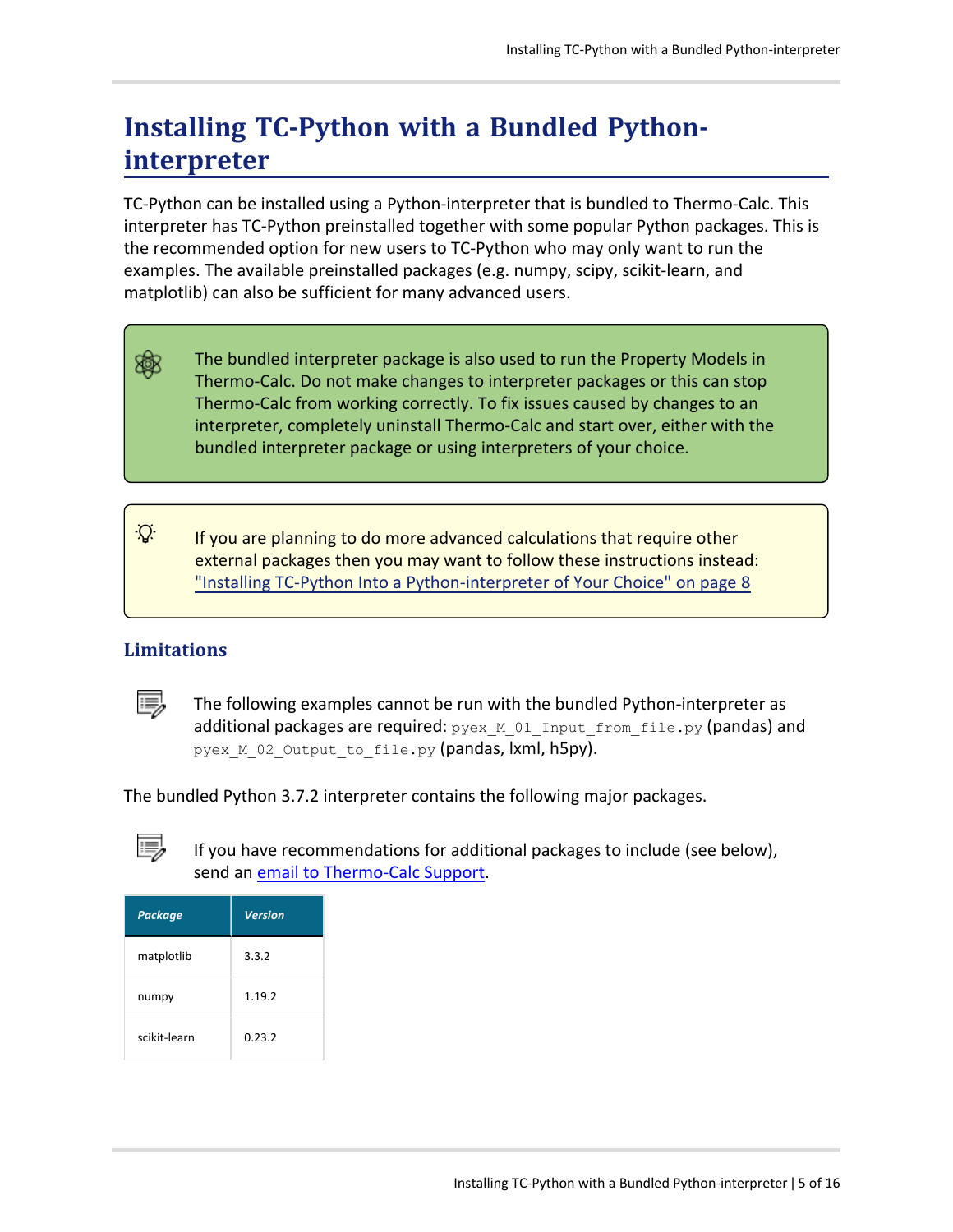| <b>Package</b> | <b>Version</b> |
|----------------|----------------|
| scipy          | 1.5.2          |
| TC-Python      | 2022a          |

夔

## *Step 1. Install an IDE (Integrated Development Environment)*

Any editor can be used to write the Python code, but an IDE is recommended, e.g. PyCharm. These instructions are based on the use of PyCharm.

Use of an IDE gives you access to code completion, which helps when you use the API as it gives you the available methods on the objects you are working with.

- 1. Navigate to the PyCharm website: <https://www.jetbrains.com/pycharm/download>.
- 2. Click to choose your OS and then click **Download**. You can use the **Community** version of Pycharm.
- 3. Follow the instructions. It is recommended you keep all the defaults.

For Mac installations, you also need to set some environment variables as described below in "macOS: Setting [Environment](#page-13-0) Variables" on page 14.

## *Step 2. Configure PyCharm to Use the Bundled Python-interpreter*

Open PyCharm and configure the interpreter:

- 1. Go the menu **File→Settings**.
- 2. Navigate in the tree to **Project: YourProjectName** and choose **Project Interpreter**.
- 3. Click on the settings symbol close to the **Project Interpreter** dropdown menu and choose **Add**.
- 4. Select **System Interpreter** and add the bundled Thermo-Calc Python 3 interpreter,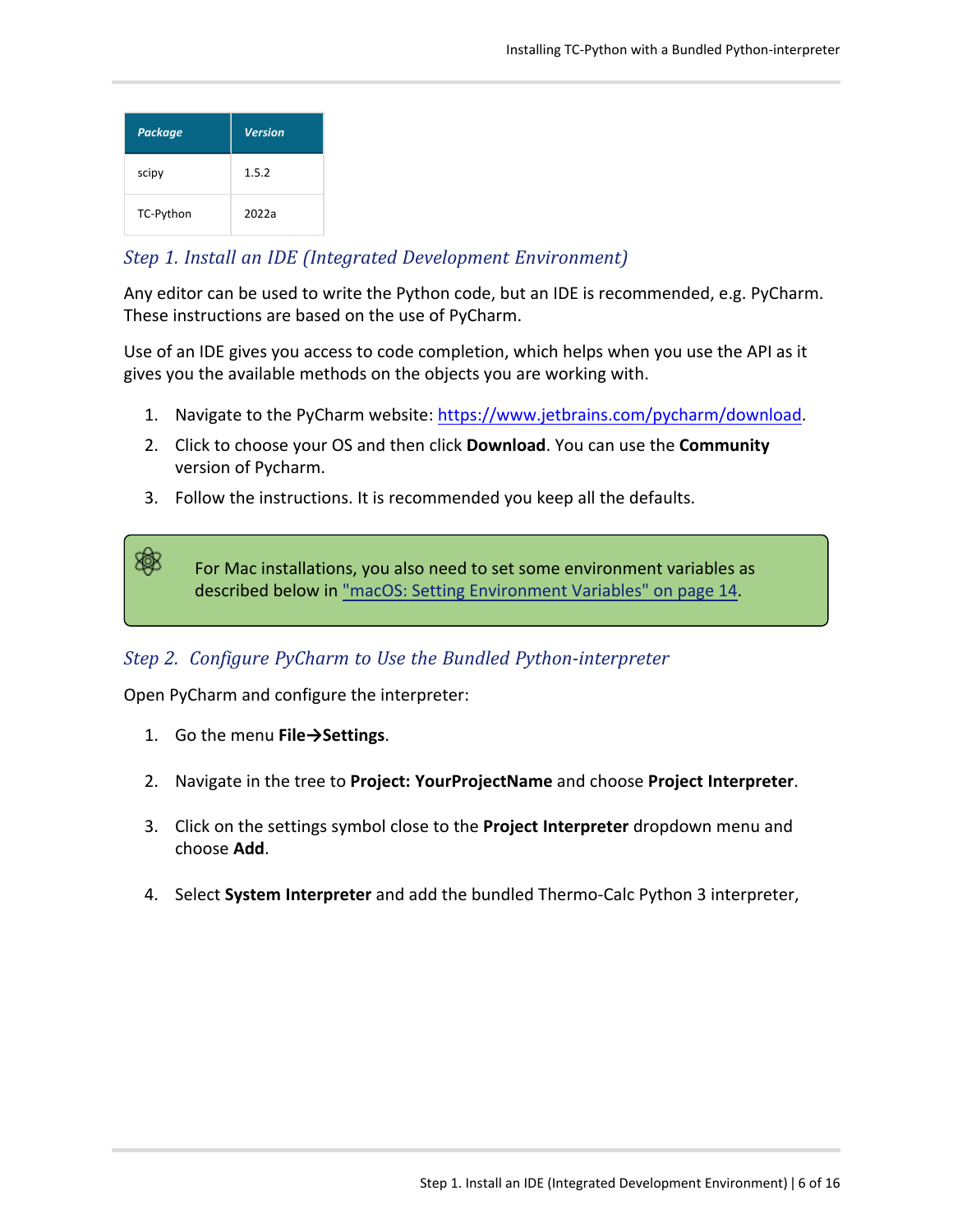| <b>Operating</b><br>system | <b>Path to the bundled Python-interpreter</b>                             |
|----------------------------|---------------------------------------------------------------------------|
| Windows                    | C:\Program Files\Thermo-Calc\2022a\python\python.exe                      |
| Linux                      | /home/UserName/Thermo-Calc/2022a/python/bin/python3                       |
| macOS                      | /Applications/Thermo-Calc-2022a.app/Contents/Resources/python/bin/python3 |

which is located in a folder based on the operating system:

5. Select the interpreter and confirm.

## *Step 3. Run a TC-Python Example*

It is recommended that you open one or more of the included examples to both check that the installation has worked and to start familiarizing yourself with the code.

## *Open the TC-Python Project in PyCharm*



When you first open the TC-Python project and examples, it can take a few moments for the Pycharm IDE to index before some of the options are available.

- 1. Open PyCharm and then choose **File**  $\rightarrow$  **Open**. The first time you open the project you will need to navigate to the path of the TC-Python installation based on your operating system.
- 2. Click the **Examples** folder and then click **OK**.
- 3. From any subfolder:
	- Double-click to open an example file to examine the code.
	- **•** Right-click an example and choose Run.



If you are not following the recommended approach and create a *new* project (**File→New Project…**), you need to consider that by default the options to choose the interpreter are hidden within the **Create Project** window. For this, click **Project Interpreter: New Virtual Environment** and in most cases choose your *System Interpreter* containing the Python bundled to Thermo-Calc instead of the default *New Virtual Environment*.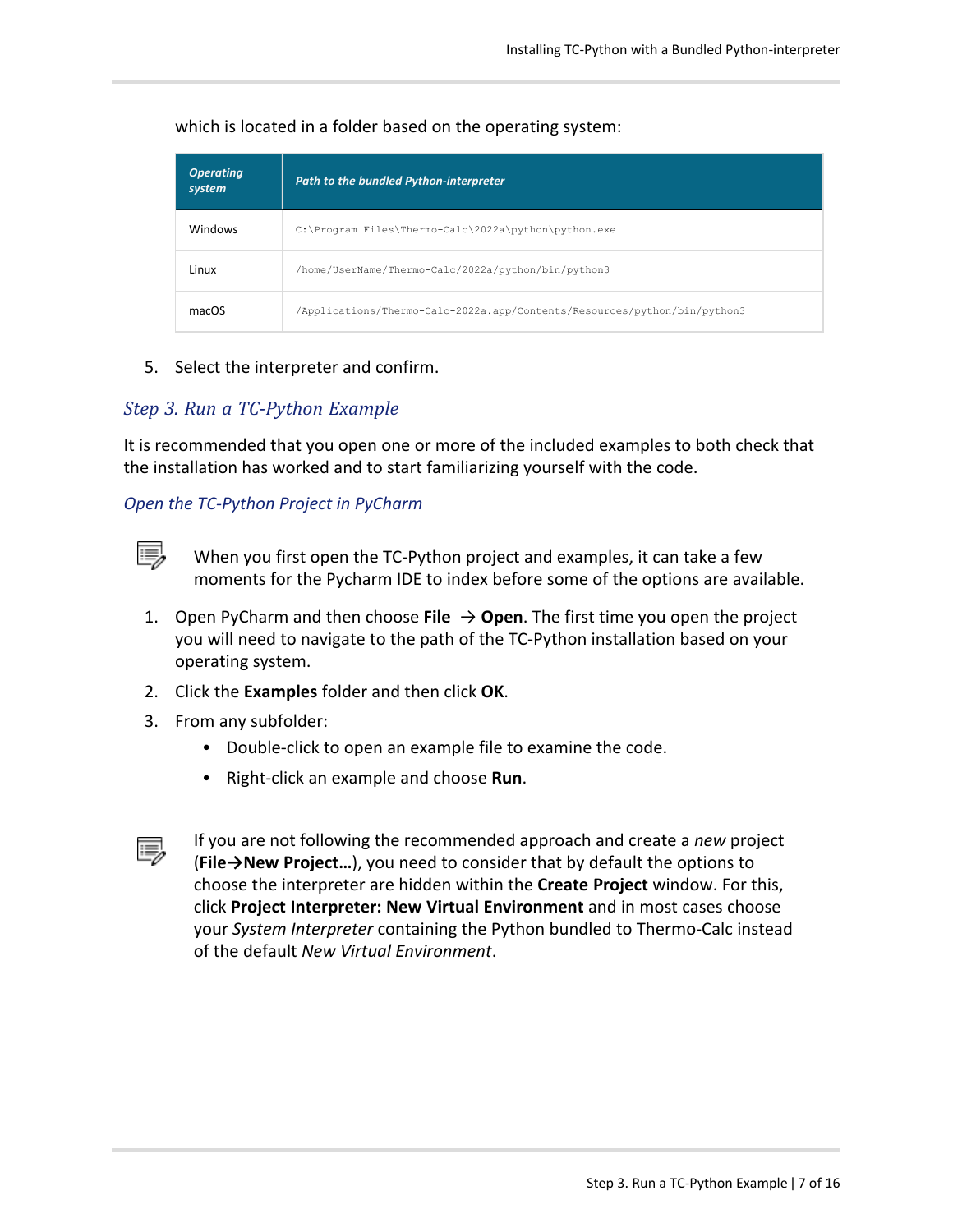# <span id="page-7-0"></span>**Installing TC-Python Into a Python-interpreter of Your Choice**

TC-Python can be installed using a Python-interpreter of your choice. This is the recommended option for any more advanced usage and provides full flexibility.

 $\cdot Q$ If you are new to TC-Python and want to mainly run the examples, then it is recommended you install the bundled Python-interpreter. The available preinstalled packages (e.g. numpy, scipy, scikit-learn, and matplotlib) can also be sufficient for many advanced users. See "Installing [TC-Python](#page-4-0) with a Bundled [Python-interpreter"](#page-4-0) on page 5.

## *Step 1. Install a Python Distribution*



If you already have a Python distribution installation, version 3.5 or higher, skip this step.

These instructions are based on using the Anaconda platform for the Python distribution. Install version 3.5 or higher to be able to work with TC-Python, although it is recommended that you use the most recent version.

#### *Install Anaconda*

- 1. Navigate to the Anaconda website: <https://www.anaconda.com/download/>.
- 2. Click to choose your OS (operating system) and then click **Download**. Follow the instructions. It is recommended you keep all the defaults.

## *Step 2. Install Thermo-Calc and the TC-Python SDK*

- 1. Install Thermo-Calc.
- 2. When the installation is complete, open the TC-Python folder that includes the \*.whl file needed for the next step. There is also an **Examples** folder with Python files you can use in the IDE to understand and work with TC-Python.

| <b>Operating</b><br>system | Path to the TC-Python folder                                |
|----------------------------|-------------------------------------------------------------|
| <b>Windows</b>             | C:\Users\UserName\Documents\Thermo-Calc\2022a\SDK\TC-Python |
| Linux                      | /home/UserName/Thermo-Calc/2022a/SDK/TC-Python              |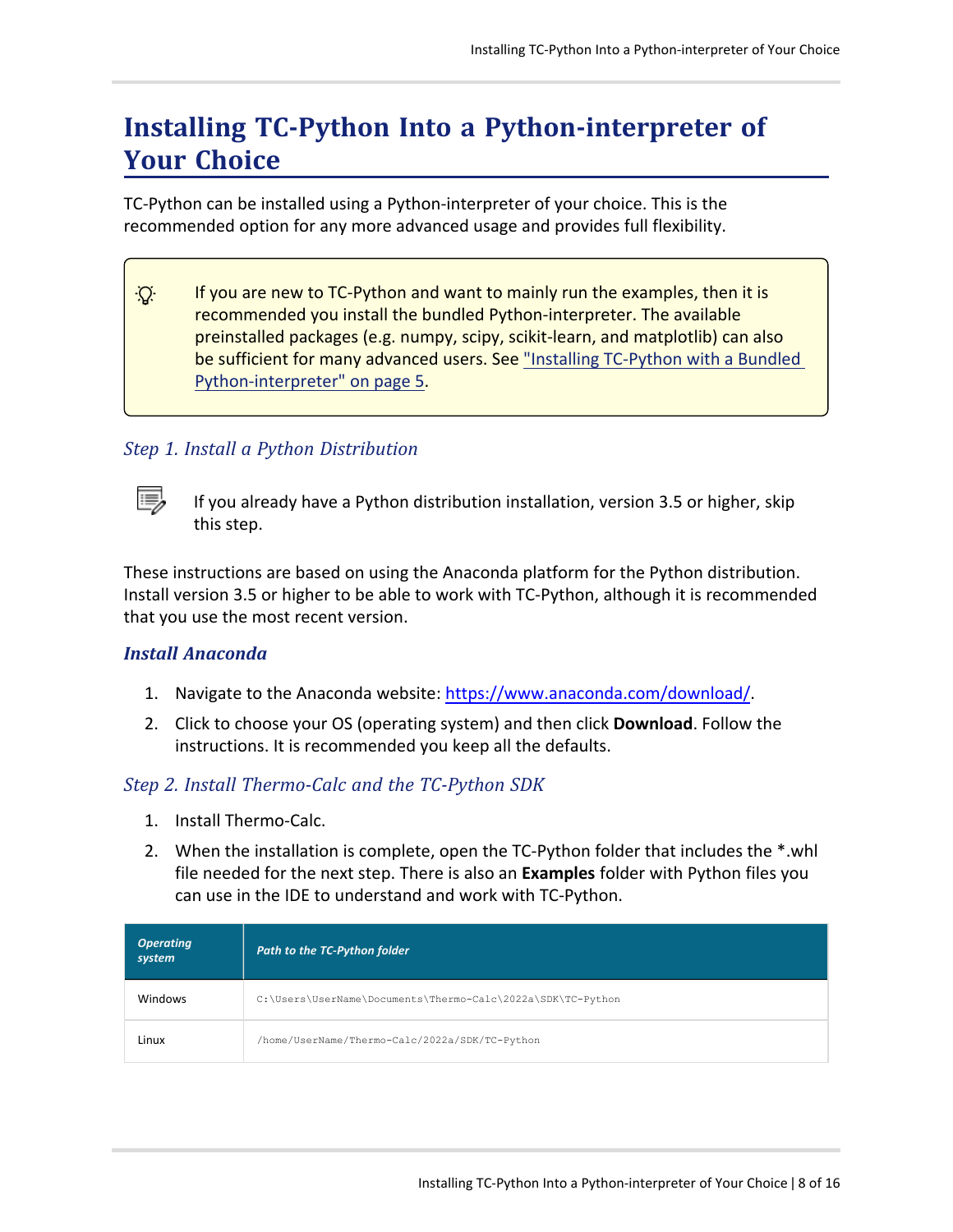| Operating<br>system | Path to the TC-Python folder                  |
|---------------------|-----------------------------------------------|
| macOS               | /Users/Shared/Thermo-Calc/2022a/SDK/TC-Python |

#### *Step 3. Install TC-Python*

▶ ["Updating](#page-12-0) to a Newer Version" on page 13

On Windows, it is recommended you use the Anaconda distribution prompt (i.e. Anaconda), especially if you have other Python installations.



1. Open the command line. For example, in Anaconda on a Windows OS, go to **Start** → **Anaconda** → **Anaconda Prompt**.



2. At the command line, enter the following. Make sure there are no spaces at the end of the string or in the folder name or it will not run:

```
pip install <path to the TC-Python folder>/TC_Python-<version>-
py3-none-any.whl
```

```
b)
```
On Linux, and depending on the interpreter, *pip3* is typically used.

3. Press <Enter>. When the process is completed, there is a confirmation that TC-Python is installed.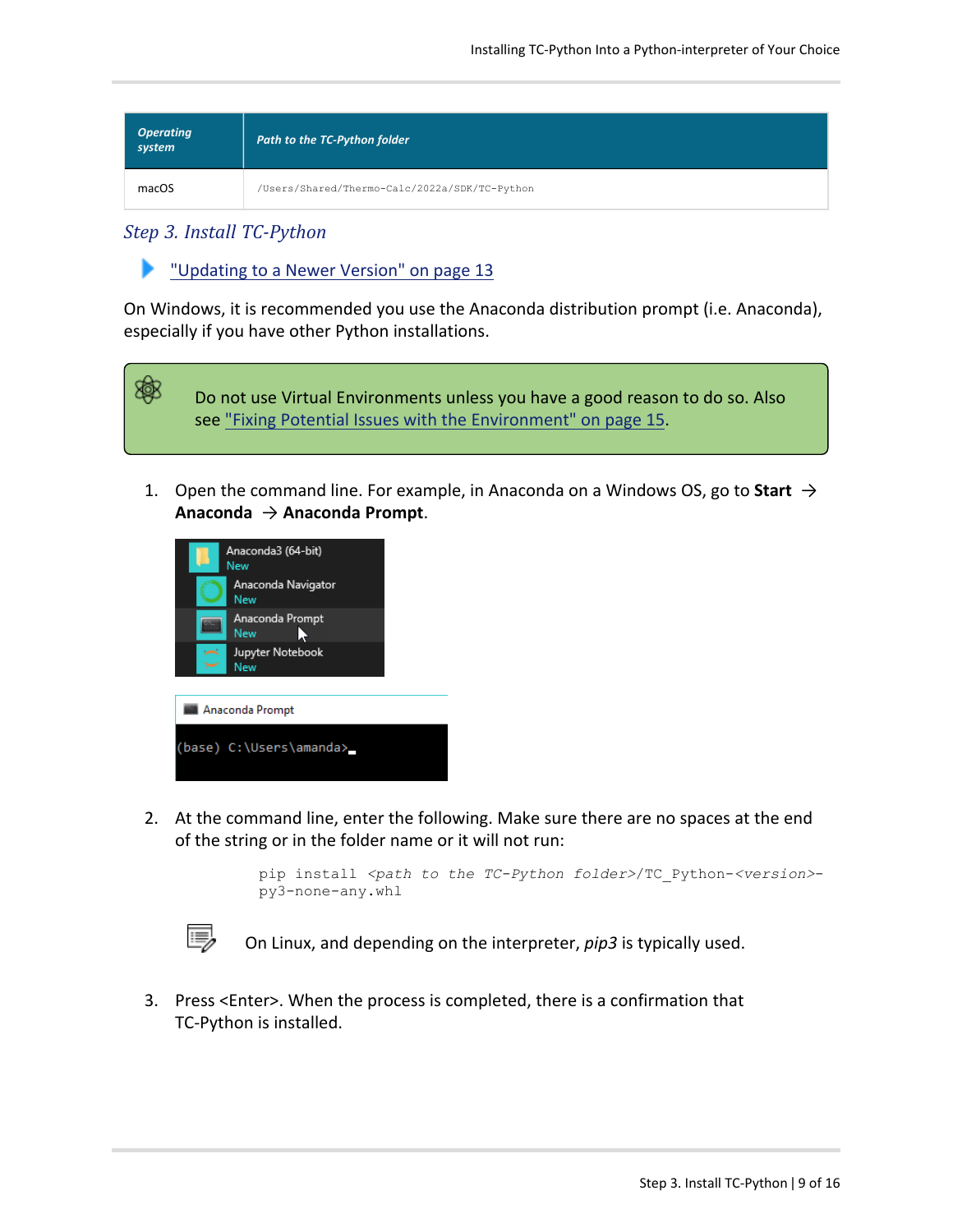e, If your computer is located behind a proxy-server, the default pipcommand will fail with a network connection error. In that case you need to install the dependency py4j in a special configuration:

pip install -proxy user:password@proxy\_ip:port py4j

Go to the TC-Python Help **Troubleshooting** section for detailed information. This can be found on our [website](https://www2.thermocalc.com/docs/tc-python/latest-version/html/) or from the installed documentation where you can search for "pip install fails".

#### *Step 4. Install an IDE (Integrated Development Environment)*

Any editor can be used to write the Python code, but an IDE is recommended, e.g. PyCharm. These instructions are based on the use of PyCharm.

Use of an IDE gives you access to code completion, which helps when you use the API as it gives you the available methods on the objects you are working with.

- 1. Navigate to the PyCharm website: <https://www.jetbrains.com/pycharm/download>.
- 2. Click to choose your OS and then click **Download**. You can use the **Community** version of Pycharm.
- 3. Follow the instructions. It is recommended you keep all the defaults.

For Mac installations, you also need to set some environment variables as described below in "macOS: Setting [Environment](#page-13-0) Variables" on page 14.

## *Step 5. Open the IDE and Run a TC-Python Example*

After you complete all the software installations and set up the pip install path, you are ready to open the IDE to start working with TC-Python.

It is recommended that you open one or more of the included examples to both check that the installation has worked and to start familiarizing yourself with the code.

#### *Open the TC-Python Project in PyCharm*



嫩

When you first open the TC-Python project and examples, it can take a few moments for the Pycharm IDE to index before some of the options are available.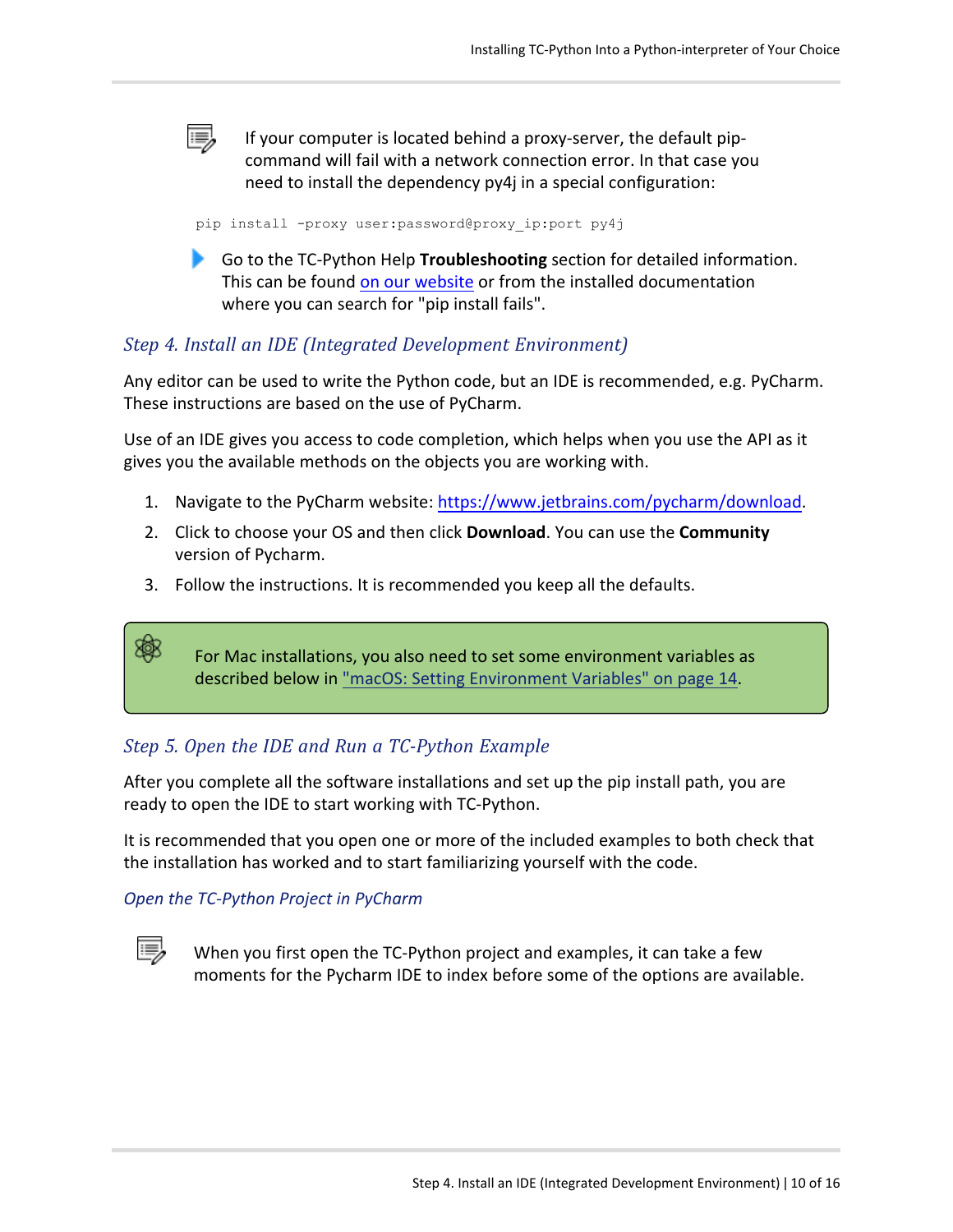- 1. Open PyCharm and then choose File  $\rightarrow$  Open. The first time you open the project you will need to navigate to the path of the TC-Python installation based on your operating system.
- 2. Click the **Examples** folder and then click **OK**.
- 3. From any subfolder:
	- Double-click to open an example file to examine the code.
	- **•** Right-click an example and choose Run.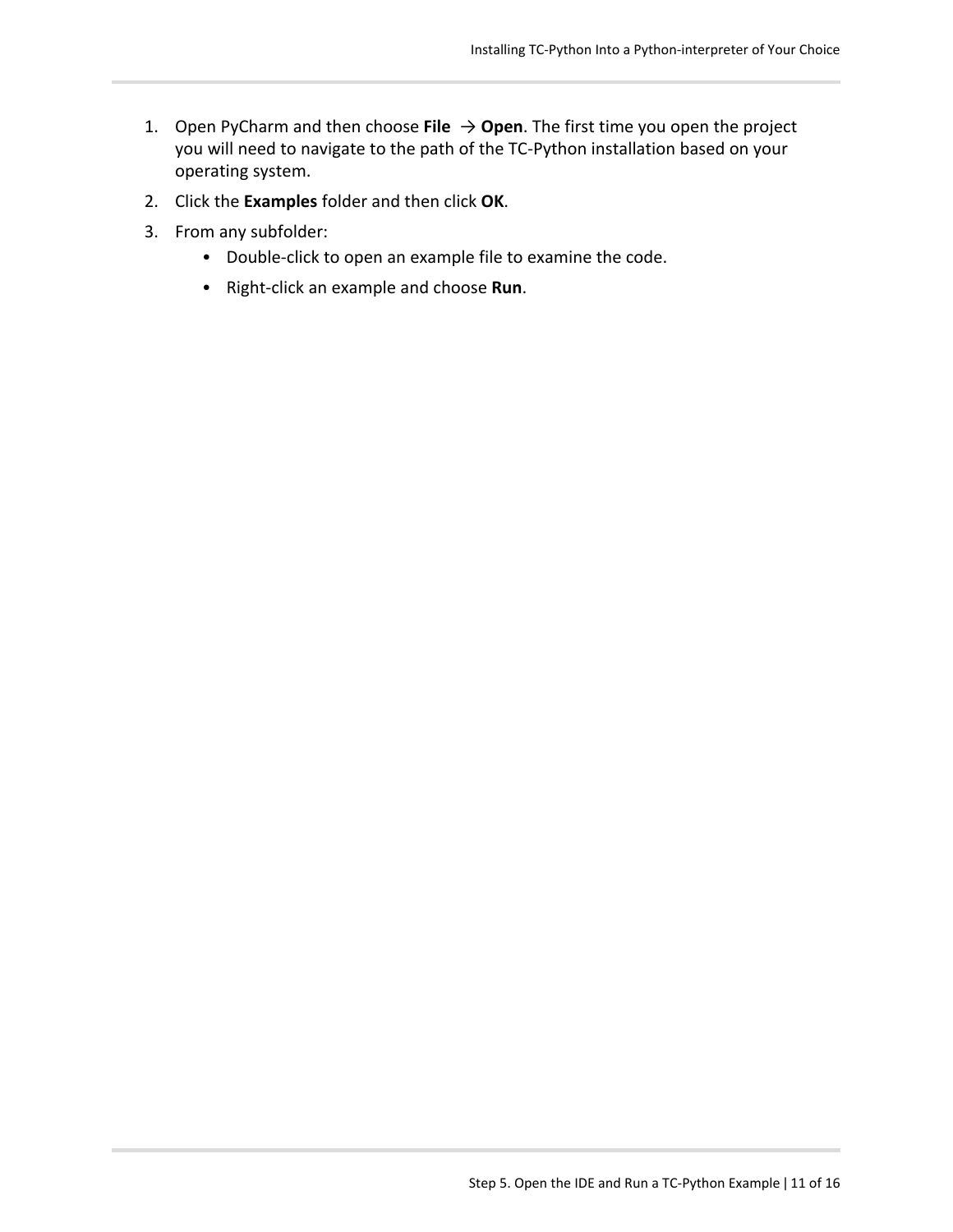# **Installation Default Directory: TC-Python**

These are the default paths to the TC-Python folder based on your operating system.

| <b>Operating</b><br>system | Path to the TC-Python folder                                |
|----------------------------|-------------------------------------------------------------|
| <b>Windows</b>             | C:\Users\UserName\Documents\Thermo-Calc\2022a\SDK\TC-Python |
| Linux                      | /home/UserName/Thermo-Calc/2022a/SDK/TC-Python              |
| macOS                      | /Users/Shared/Thermo-Calc/2022a/SDK/TC-Python               |

For a bundled Python-interpreter installation, these are the paths to this location based on your operating system.

| <b>Operating</b><br>system | Path to the bundled Python-interpreter                                    |
|----------------------------|---------------------------------------------------------------------------|
| <b>Windows</b>             | C:\Program Files\Thermo-Calc\2022a\python\python.exe                      |
| Linux                      | /home/UserName/Thermo-Calc/2022a/python/bin/python3                       |
| macOS                      | /Applications/Thermo-Calc-2022a.app/Contents/Resources/python/bin/python3 |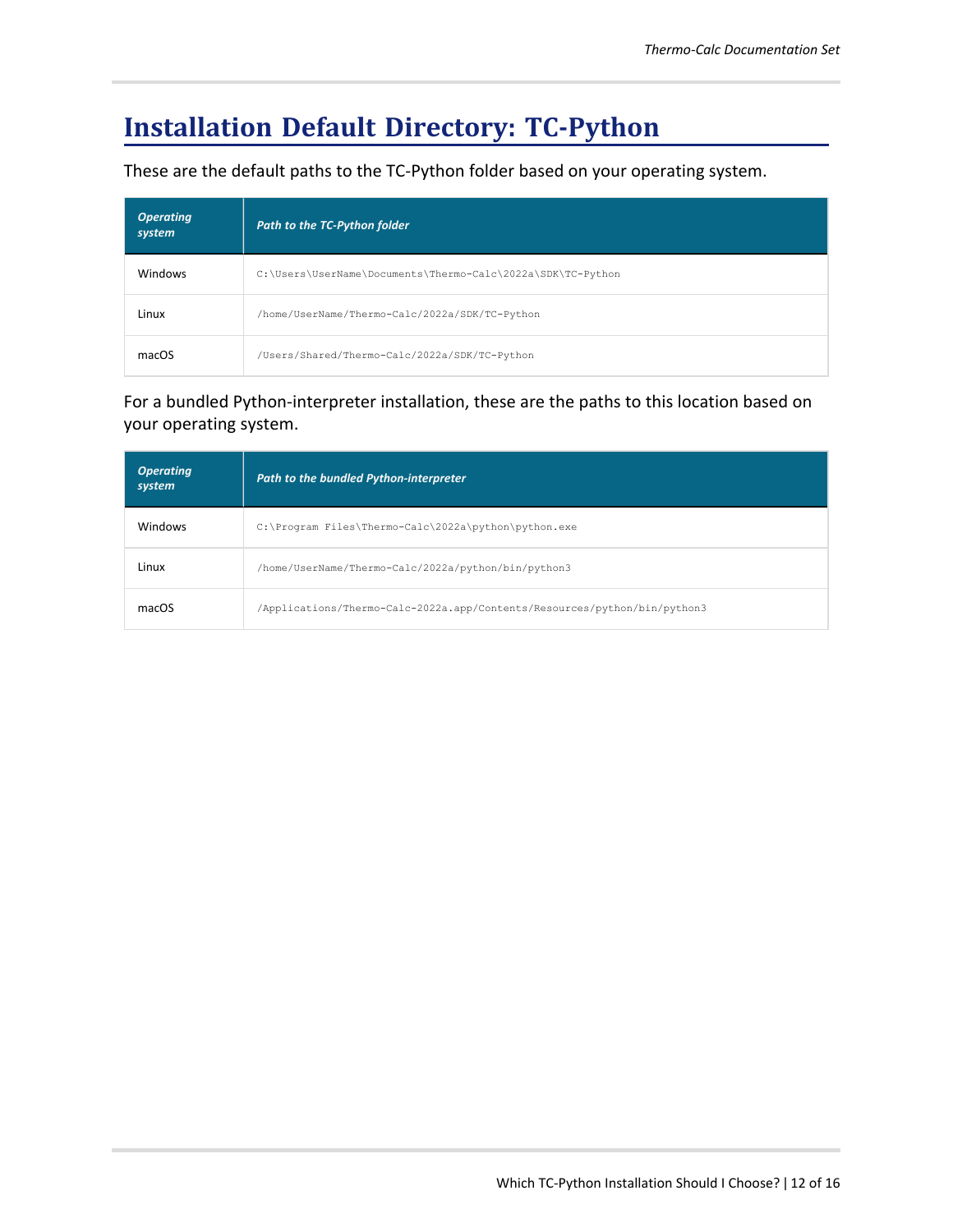# <span id="page-12-0"></span>**Updating to a Newer Version**

If you are using the bundled Python-interpreter automatically installed with Thermo-Calc, these steps are not required.

These steps are required if you have previously followed the instructions in "Installing TC-Python Into a [Python-interpreter](#page-7-0) of Your Choice" on page 8.

When updating to a newer version of Thermo-Calc, you always need to also install the latest version of TC-Python. It is not sufficient to run the installer of Thermo-Calc (except for bundled versions of the Python interpreter).

> pip install <path to the TC-Python folder>/TC\_Python-<version>-py3 none-any.whl

In case of problems you may wish to uninstall the previous version of TC-Python in advance:

pip uninstall TC-Python pip install <path to the TC-Python folder>/TC Python-<version>-py3-

none-any.whl

However, this should not normally be required.



夔

夔

On Linux typically *pip3* is used.

You can check the currently installed version of TC-Python by running:

pip show TC-Python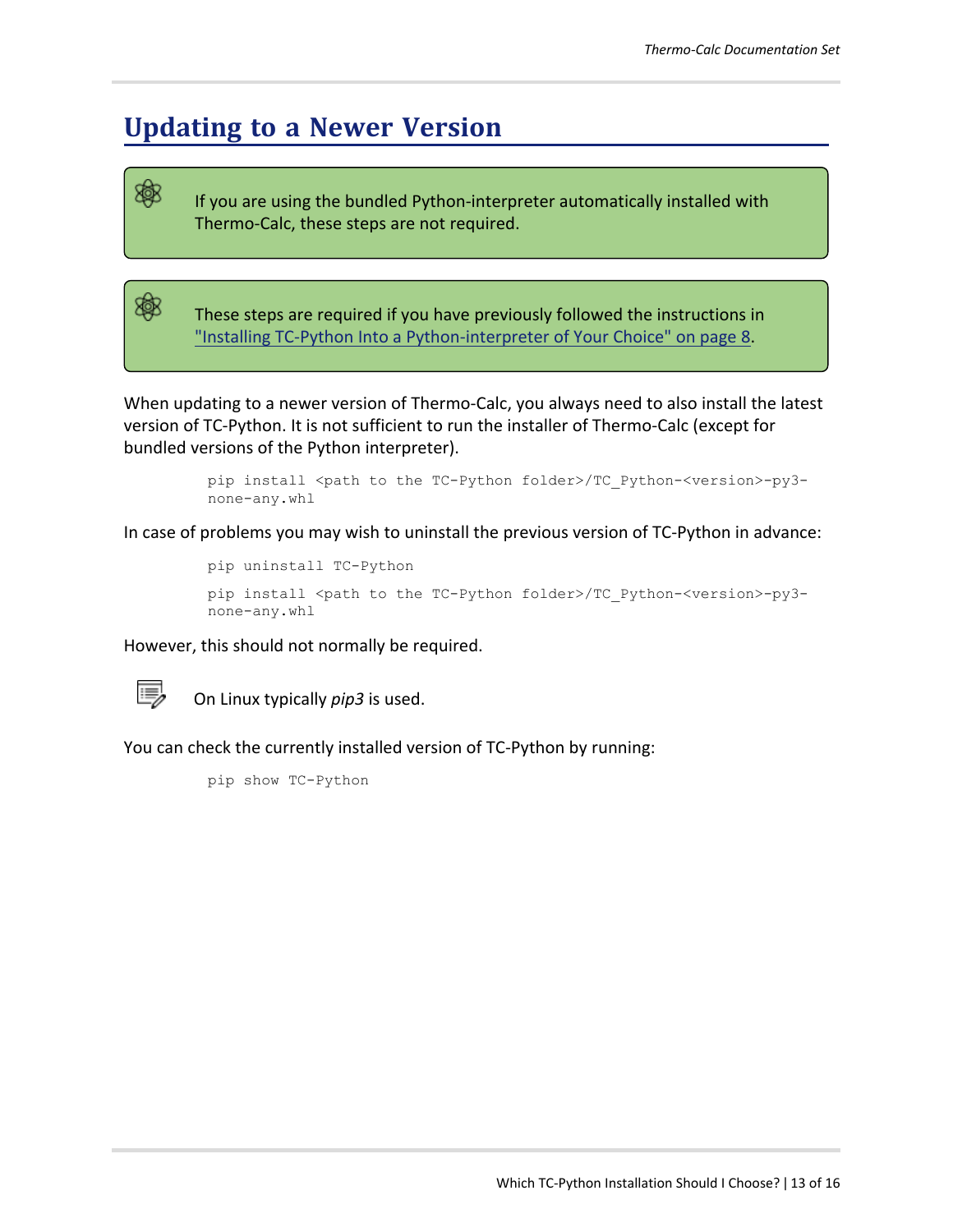## <span id="page-13-0"></span>**macOS: Setting Environment Variables**

#### In order to use TC-Python on Mac you need to set some environment variables.

TC22A\_HOME=/Applications/Thermo-Calc-2022a.app/Contents/Resources

If you use a license server:

LSHOST=<name-of-the-license-server>

If you have a node-locked license:

```
LSHOST= NO-NET
LSERVRC=/Users/Shared/Thermo-Calc/lservrc
```
In PyCharm, you can add environment variables in the configurations.

Select **Run** → **Edit Configurations** to open the **Run/Debug Configurations** window. Enter the environment variable(s) by clicking the button to the right of the **Environment Variables** text field. Now the environment variables(s) will be set for each new configuration by default. The same way for configuring the environment variables can be used on other operating systems as if necessary.

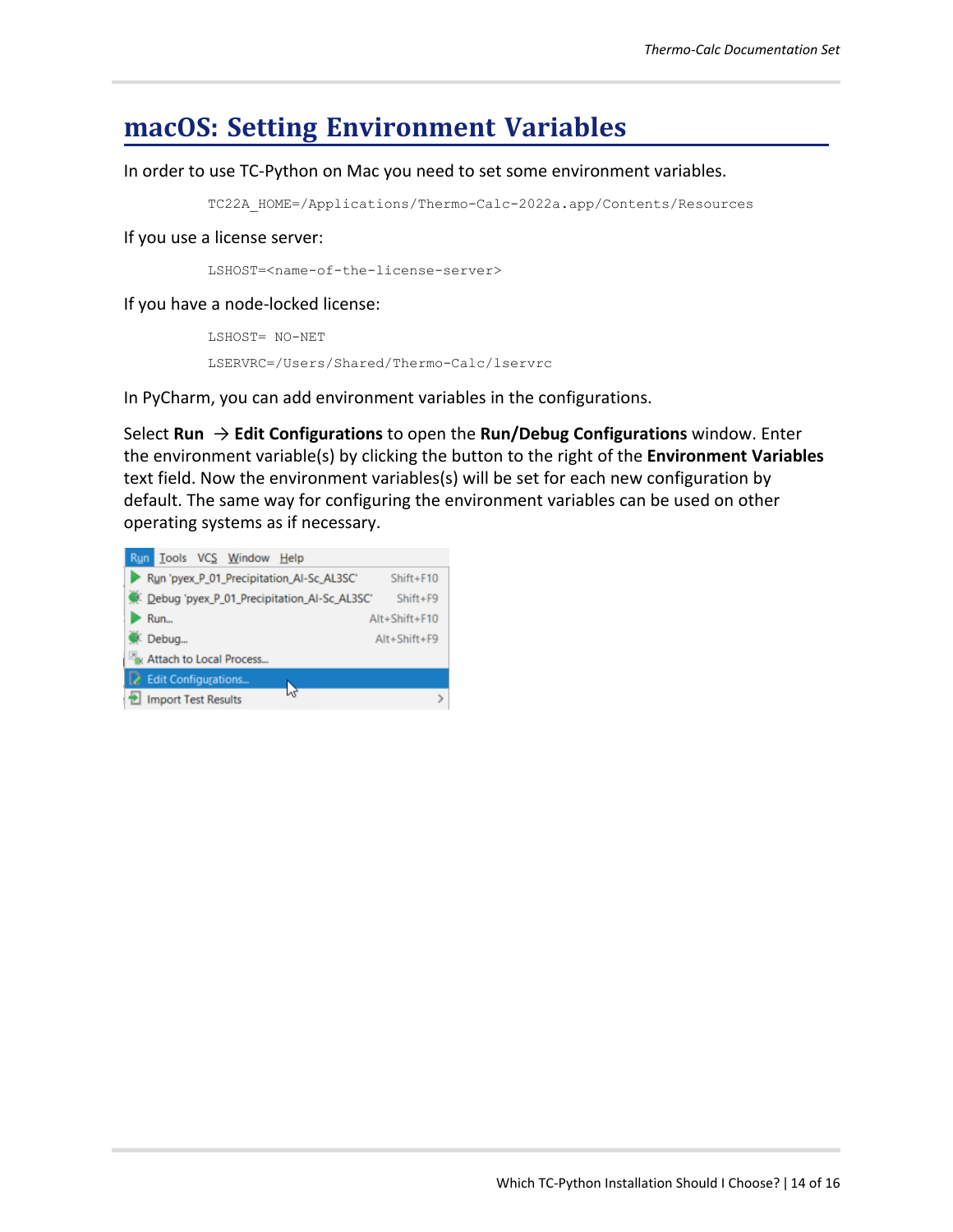# <span id="page-14-0"></span>**Fixing Potential Issues with the Environment**

In most cases you should run TC-Python within your **global** Python 3 interpreter and not use Virtual Environments unless you have a good reason to do so.

If there are problems with the interpreter settings, for example, a common problem when you first use TC-Python is the message *No module named tc\_python*, which you can resolve in the Settings window as follows:

- 1. Go the menu **File**  $\rightarrow$  **Settings**.
- 2. Navigate in the tree to *<Project.YourProjectName>* and choose **Project Interpreter**.
- 3. Click on the settings symbol close to the **Project Interpreter** drop-down menu and choose **Add**.
- 4. Now choose **System Interpreter** and add your existing Python 3 interpreter.
- 5. Select your added interpreter and confirm.



夔

If you are not following the recommended approach and create a *new* project (**File→New Project…**), you need to consider that by default the options to choose the interpreter are hidden within the **Create Project** window. For this, click **Project Interpreter: New Virtual Environment** and in most cases choose your *System Interpreter* containing the Python bundled to Thermo-Calc instead of the default *New Virtual Environment*.

If you really need to use a Virtual Environment, it is recommended you review the hints provided in the **Best Practices** section in the full TC-Python HTML help or PDF.